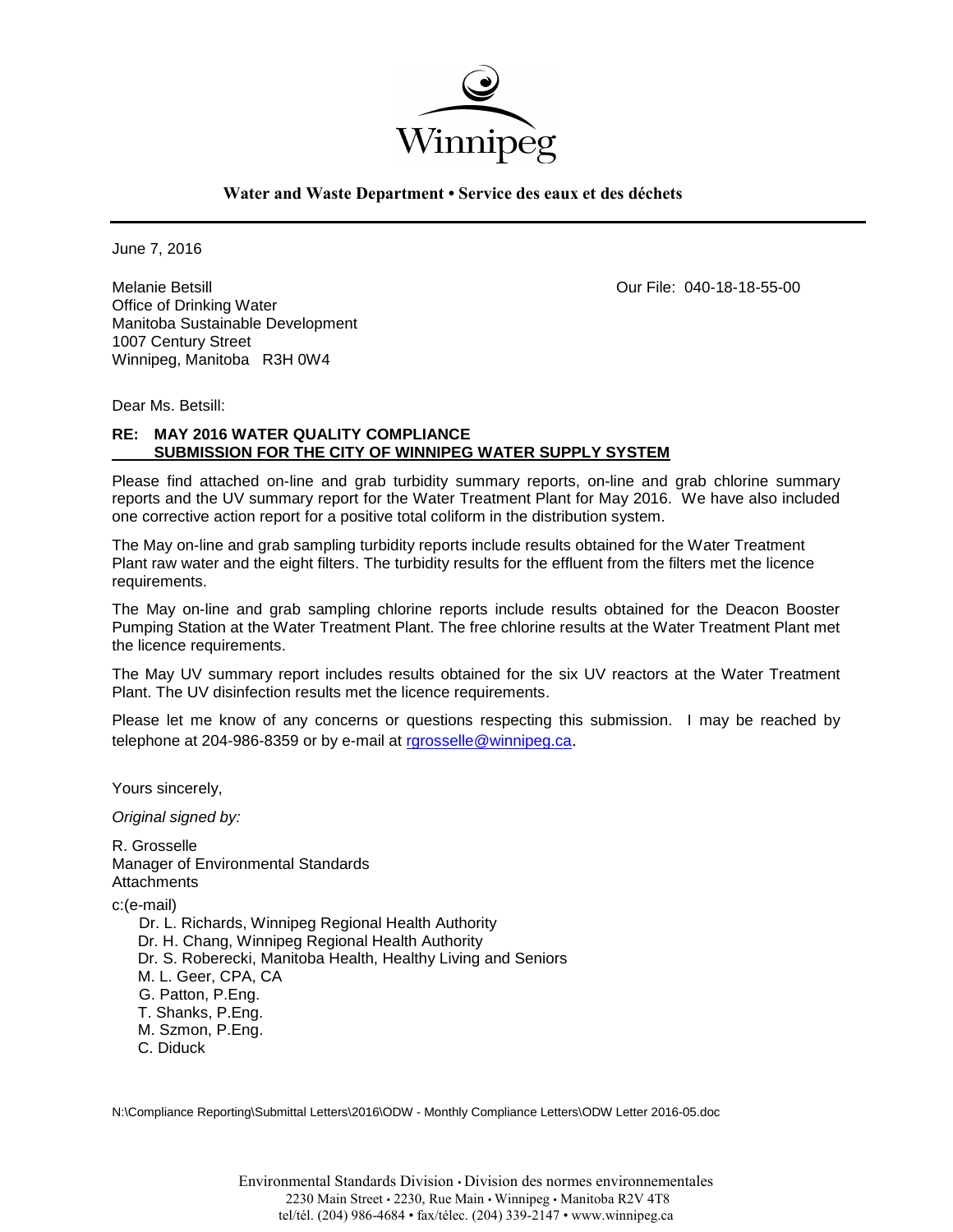

### **CITY OF WINNIPEG**WATER AND WASTE DEPARTMENT

Water System Code: **252.00**

Licence Number: **PWS-09-412 01**

| WATER SERVICES                                            |  |
|-----------------------------------------------------------|--|
| WATER TREATMENT PLANT TURBIDITY ON-LINE MONITORING REPORT |  |

|                                                     |                                                   | May 2016 Turbidity (NTU) |           |         |      |           |           |         |           |           |      |           |      |           |      |           |      |           |
|-----------------------------------------------------|---------------------------------------------------|--------------------------|-----------|---------|------|-----------|-----------|---------|-----------|-----------|------|-----------|------|-----------|------|-----------|------|-----------|
|                                                     |                                                   | Raw                      | Filter #1 |         |      | Filter #2 | Filter #3 |         |           | Filter #4 |      | Filter #5 |      | Filter #6 |      | Filter #7 |      | Filter #8 |
|                                                     | Date                                              | Avg                      | Avg       | Max     | Avg  | Max       | Avg       | Max     | Avg       | Max       | Avg  | Max       | Avg  | Max       | Avg  | Max       | Avg  | Max       |
|                                                     | 1/05/2016                                         | 0.84                     | 0.01      | 0.04    | 0.01 | 0.05      | 0.02      | 0.10    | 0.01      | 0.06      | 0.01 | 0.02      | 0.03 | 0.10      | 0.01 | 0.02      | 0.01 | 0.05      |
|                                                     | 2/05/2016                                         | 0.86                     | 0.01      | 0.05    | 0.01 | 0.03      | <b>OL</b> | OL      | 0.02      | 0.05      | 0.01 | 0.05      | 0.03 | 0.08      | 0.01 | 0.05      | 0.01 | 0.03      |
|                                                     | 3/05/2016                                         | 0.87                     | 0.01      | 0.04    | 0.01 | 0.03      | OL        | OL      | 0.01      | 0.04      | 0.01 | 0.04      | 0.04 | 0.06      | 0.01 | 0.05      | 0.01 | 0.01      |
|                                                     | 4/05/2016                                         | 0.89                     | 0.01      | 0.01    | 0.01 | 0.04      | <b>OL</b> | OL      | 0.02      | 0.02      | 0.01 | 0.03      | 0.04 | 0.07      | 0.01 | 0.03      | 0.01 | 0.03      |
|                                                     | 5/05/2016                                         | 0.95                     | 0.01      | 0.06    | 0.01 | 0.05      | OL        | OL      | 0.02      | 0.05      | 0.01 | 0.05      | 0.04 | 0.09      | 0.01 | 0.01      | 0.01 | 0.02      |
|                                                     | 6/05/2016                                         | 0.90                     | 0.01      | 0.05    | 0.01 | 0.05      | <b>OL</b> | OL      | 0.02      | 0.07      | 0.01 | 0.03      | 0.04 | 0.11      | 0.01 | 0.03      | 0.01 | 0.04      |
|                                                     | 7/05/2016                                         | 0.95                     | 0.01      | 0.04    | 0.01 | 0.03      | 0.00      | 0.04    | 0.01      | 0.08      | 0.01 | 0.05      | 0.04 | 0.06      | 0.01 | 0.05      | 0.01 | 0.08      |
|                                                     | 8/05/2016                                         | 0.93                     | 0.01      | 0.09    | 0.02 | 0.06      | 0.00      | 0.04    | 0.02      | 0.03      | 0.01 | 0.05      | 0.04 | 0.17      | 0.01 | 0.03      | 0.01 | 0.02      |
|                                                     | 9/05/2016                                         | 0.96                     | 0.02      | 0.05    | 0.02 | 0.07      | 0.01      | 0.05    | OL        | OL        | 0.01 | 0.05      | 0.04 | 0.08      | 0.01 | 0.03      | 0.01 | 0.03      |
|                                                     | 10/05/2016                                        | 0.94                     | 0.02      | 0.08    | 0.02 | 0.06      | 0.04      | 0.12    | <b>OL</b> | <b>OL</b> | 0.02 | 0.05      | 0.05 | 0.08      | 0.01 | 0.03      | 0.01 | 0.03      |
|                                                     | 11/05/2016                                        | 0.94                     | 0.02      | 0.09    | 0.01 | 0.05      | 0.05      | 0.11    | OL        | OL        | 0.02 | 0.05      | 0.05 | 0.09      | 0.01 | 0.02      | 0.01 | 0.02      |
|                                                     | 12/05/2016                                        | 1.00                     | 0.07      | 0.12    | 0.03 | 0.08      | 0.04      | 0.10    | <b>OL</b> | <b>OL</b> | 0.04 | 0.08      | 0.06 | 0.11      | 0.04 | 0.08      | 0.01 | 0.03      |
|                                                     | 13/05/2016                                        | 1.06                     | 0.10      | 0.17    | 0.04 | 0.11      | 0.03      | 0.05    | 0.01      | 0.12      | 0.06 | 0.12      | 0.07 | 0.13      | 0.08 | 0.13      | 0.01 | 0.03      |
|                                                     | 14/05/2016                                        | 1.29                     | 0.08      | 0.21    | 0.03 | 0.08      | 0.01      | 0.09    | 0.01      | 0.04      | 0.04 | 0.09      | 0.07 | 0.11      | 0.06 | 0.11      | 0.01 | 0.01      |
|                                                     | 15/05/2016                                        | 1.15                     | 0.08      | 0.10    | 0.02 | 0.04      | 0.00      | 0.03    | 0.01      | 0.02      | 0.04 | 0.07      | 0.05 | 0.09      | 0.05 | 0.11      | 0.01 | 0.02      |
|                                                     | 16/05/2016                                        | 1.08                     | 0.07      | 0.14    | 0.02 | 0.04      | 0.00      | 0.03    | 0.02      | 0.02      | 0.04 | 0.05      | 0.05 | 0.11      | 0.07 | 0.08      | 0.01 | 0.02      |
|                                                     | 17/05/2016                                        | 1.14                     | 0.07      | 0.11    | 0.02 | 0.03      | 0.00      | 0.01    | 0.01      | 0.02      | 0.04 | 0.15      | 0.05 | 0.07      | 0.06 | 0.10      | 0.01 | 0.01      |
|                                                     | 18/05/2016                                        | 1.10                     | 0.07      | 0.14    | 0.02 | 0.06      | 0.00      | 0.03    | 0.01      | 0.02      | 0.03 | 0.07      | 0.06 | 0.14      | 0.05 | 0.12      | 0.01 | 0.05      |
|                                                     | 19/05/2016                                        | 1.13                     | 0.07      | 0.11    | 0.01 | 0.04      | 0.00      | 0.02    | 0.01      | 0.02      | 0.04 | 0.06      | 0.06 | 0.10      | 0.06 | 0.08      | 0.01 | 0.01      |
|                                                     | 20/05/2016                                        | 1.13                     | 0.08      | 0.13    | 0.02 | 0.04      | 0.01      | 0.01    | 0.01      | 0.02      | 0.05 | 0.07      | 0.07 | 0.13      | 0.07 | 0.12      | 0.01 | 0.02      |
|                                                     | 21/05/2016                                        | 1.13                     | 0.08      | 0.13    | 0.02 | 0.06      | 0.01      | 0.05    | 0.01      | 0.02      | 0.05 | 0.10      | 0.09 | 0.11      | 0.06 | 0.12      | 0.01 | 0.01      |
|                                                     | 22/05/2016                                        | 1.16                     | 0.07      | 0.11    | 0.04 | 0.07      | 0.02      | 0.07    | 0.02      | 0.10      | 0.06 | 0.14      | 0.07 | 0.14      | 0.06 | 0.08      | 0.03 | 0.08      |
|                                                     | 23/05/2016                                        | 1.22                     | 0.01      | 0.06    | 0.05 | 0.10      | 0.02      | 0.08    | 0.07      | 0.13      | 0.05 | 0.08      | 0.05 | 0.11      | 0.03 | 0.05      | 0.06 | 0.12      |
|                                                     | 24/05/2016                                        | 1.19                     | 0.01      | 0.05    | 0.05 | 0.07      | 0.02      | 0.04    | 0.04      | 0.10      | 0.05 | 0.10      | 0.04 | 0.07      | 0.03 | 0.09      | 0.04 | 0.11      |
|                                                     | 25/05/2016                                        | 1.15                     | 0.01      | 0.03    | 0.05 | 0.10      | 0.04      | 0.08    | 0.04      | 0.09      | 0.05 | 0.09      | 0.07 | 0.11      | 0.03 | 0.08      | 0.06 | 0.08      |
|                                                     | 26/05/2016                                        | 1.15                     | 0.02      | 0.05    | 0.04 | 0.10      | 0.04      | 0.10    | 0.05      | 0.08      | 0.05 | 0.07      | 0.05 | 0.12      | 0.03 | 0.04      | 0.05 | 0.11      |
|                                                     | 27/05/2016                                        | 1.05                     | 0.02      | 0.07    | 0.07 | 0.08      | 0.04      | 0.05    | 0.05      | 0.10      | 0.06 | 0.11      | 0.05 | 0.07      | 0.04 | 0.08      | 0.05 | 0.12      |
|                                                     | 28/05/2016                                        | 0.89                     | 0.03      | 0.05    | 0.08 | 0.15      | 0.07      | 0.14    | 0.05      | 0.07      | 0.06 | 0.17      | 0.07 | 0.13      | 0.03 | 0.09      | 0.06 | 0.08      |
|                                                     | 29/05/2016                                        | 0.83                     | 0.05      | 0.11    | 0.07 | 0.10      | 0.06      | 0.16    | 0.07      | 0.13      | 0.07 | 0.11      | 0.06 | 0.13      | 0.04 | 0.06      | 0.05 | 0.12      |
|                                                     | 30/05/2016                                        | 0.70                     | 0.04      | 0.13    | 0.09 | 0.15      | 0.08      | 0.11    | 0.07      | 0.14      | 0.06 | 0.12      | 0.06 | 0.08      | 0.04 | 0.09      | 0.05 | 0.12      |
|                                                     | 31/05/2016                                        | 0.76                     | 0.03      | 0.08    | 0.08 | 0.15      | 0.07      | 0.16    | 0.07      | 0.26      | 0.05 | 0.09      | 0.07 | 0.14      | 0.03 | 0.08      | 0.06 | 0.08      |
|                                                     | Total Number of Measurements Taken, A:            |                          |           | 15581   |      | 12692     |           | 11468   |           | 10317     |      | 16645     |      | 16458     |      | 15004     |      | 16069     |
|                                                     | Turbidity Standard for Monitoring Location (NTU): |                          |           | 0.30    |      | 0.30      |           | 0.30    |           | 0.30      |      | 0.30      |      | 0.30      |      | 0.30      |      | 0.30      |
|                                                     | Number of Measurements Meeting Standard, B:       |                          |           | 15581   |      | 12692     |           | 11468   |           | 10317     |      | 16645     |      | 16458     |      | 15004     |      | 16069     |
| Compliance with Turbidity Standard, C = B/A X 100%: |                                                   |                          |           | 100.00% |      | 100.00%   |           | 100.00% |           | 100.00%   |      | 100.00%   |      | 100.00%   |      | 100.00%   |      | 100.00%   |

OL <sup>=</sup> Offline

File Path: N:\Water Treatment Branch\Administration\Reports\Regulatory Submissions\Turbidity\2016\05-May

**Submitted By (Print): D.Merredew** 

Signature: Original signed by D.Merredew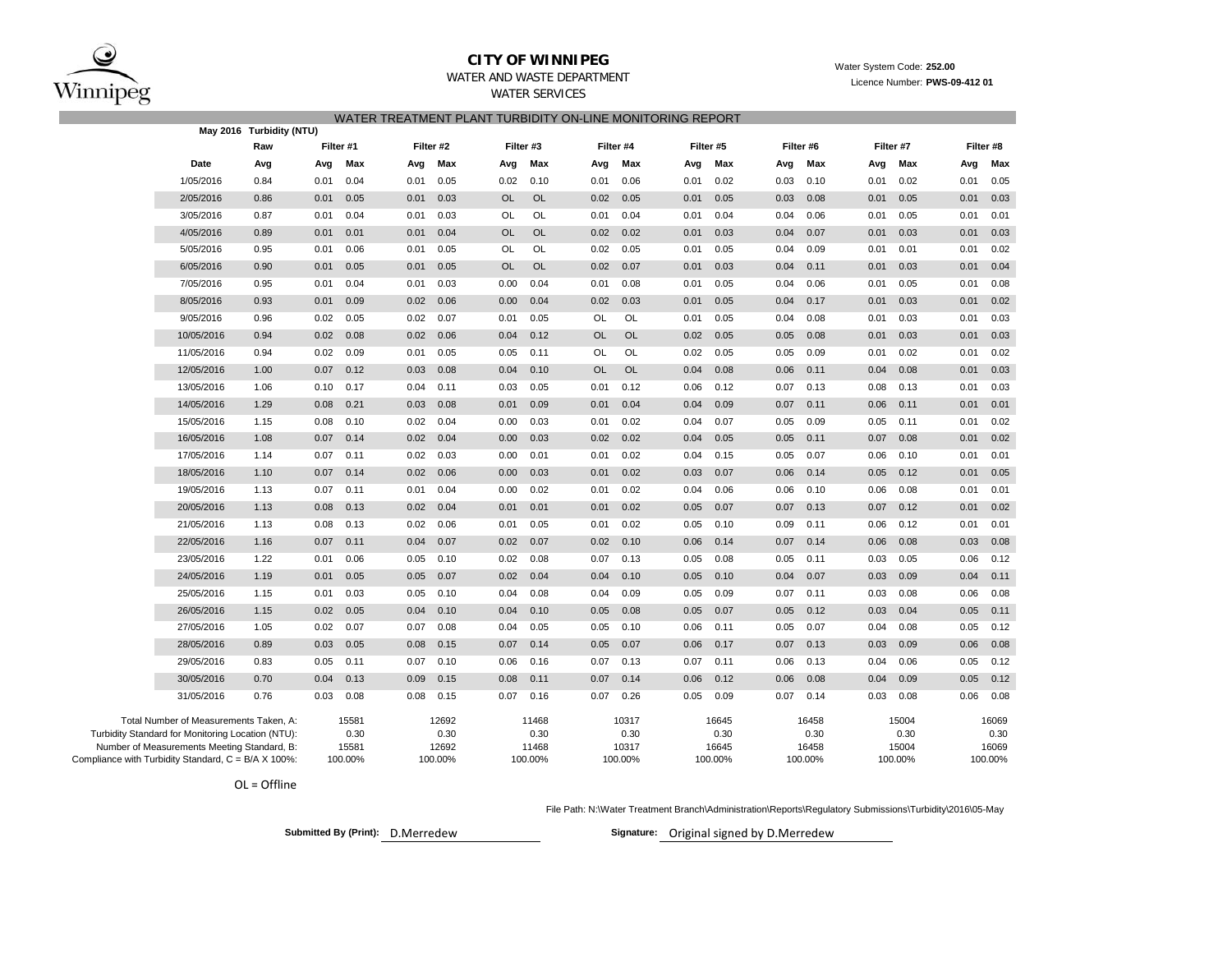

#### CITY OF WINNIPEG WATER AND WASTE DEPARTMENT ENVIRONMENTAL STANDARDS DIVISION

|                                                    |           |                              |           |           |                                            | WATER TREATMENT PLANT TURBIDITY GRAB MONITORING REPORT |           |           |                      |                        |           |           |                     |           |                     |             |                     |           |  |
|----------------------------------------------------|-----------|------------------------------|-----------|-----------|--------------------------------------------|--------------------------------------------------------|-----------|-----------|----------------------|------------------------|-----------|-----------|---------------------|-----------|---------------------|-------------|---------------------|-----------|--|
| Water System Code: 252.00                          |           |                              |           |           |                                            |                                                        |           |           |                      | <b>Turbidity (NTU)</b> |           |           |                     |           |                     |             |                     |           |  |
| Licence No. PWS-09-412-01                          |           |                              |           |           |                                            |                                                        |           |           |                      |                        |           |           |                     |           |                     |             |                     |           |  |
| <b>Date</b>                                        |           | <b>Raw Water</b><br>Filter 1 |           |           | Filter <sub>2</sub><br>Filter <sub>3</sub> |                                                        |           |           | Filter 5<br>Filter 4 |                        |           |           | Filter <sub>6</sub> |           | Filter <sub>7</sub> |             | Filter <sub>8</sub> |           |  |
|                                                    | Grab      | Analyser                     | Grab      | Analyser  | Grab                                       | Analyser                                               | Grab      | Analyser  | Grab                 | Analyser               | Grab      | Analyser  | Grab                | Analyser  | Grab                | Analyser    | Grab                | Analyser  |  |
| 01-May-2016                                        | <b>NS</b> | <b>NS</b>                    | <b>NS</b> | <b>NS</b> | <b>NS</b>                                  | <b>NS</b>                                              | <b>NS</b> | <b>NS</b> | <b>NS</b>            | <b>NS</b>              | <b>NS</b> | <b>NS</b> | <b>NS</b>           | <b>NS</b> | <b>NS</b>           | $_{\rm NS}$ | <b>NS</b>           | <b>NS</b> |  |
| 02-May-2016                                        | 0.81      | 0.88                         | 0.09      | <0.02     | 0.07                                       | <0.02                                                  | <b>OL</b> | OL        | 0.06                 | <0.02                  | 0.09      | <0.02     | 0.09                | 0.03      | 0.11                | < 0.02      | 0.08                | <0.02     |  |
| 03-May-2016                                        | 0.66      | 0.81                         | 0.06      | < 0.02    | 0.07                                       | 0.02                                                   | <b>OL</b> | OL        | 0.10                 | < 0.02                 | 0.08      | <0.02     | 0.09                | 0.03      | 0.07                | < 0.02      | 0.07                | < 0.02    |  |
| 04-May-2016                                        | 0.73      | 0.90                         | 0.06      | <0.02     | 0.08                                       | 0.02                                                   | OL        | OL        | 0.11                 | <0.02                  | 0.08      | <0.02     | 0.15                | 0.05      | 0.09                | <0.02       | 0.07                | <0.02     |  |
| 05-May-2016                                        | 0.83      | 0.92                         | 0.08      | <0.02     | 0.07                                       | <0.02                                                  | <b>OL</b> | OL        | 0.11                 | <0.02                  | 0.09      | <0.02     | 0.12                | 0.03      | 0.07                | <0.02       | 0.08                | < 0.02    |  |
| 06-May-2016                                        | 0.84      | 0.91                         | 0.10      | <0.02     | 0.07                                       | <0.02                                                  | <b>OL</b> | OL        | 0.09                 | <0.02                  | 0.09      | <0.02     | 0.08                | 0.03      | 0.09                | <0.02       | 0.07                | <0.02     |  |
| 07-May-2016                                        | <b>NS</b> | <b>NS</b>                    | <b>NS</b> | <b>NS</b> | <b>NS</b>                                  | <b>NS</b>                                              | <b>NS</b> | <b>NS</b> | <b>NS</b>            | <b>NS</b>              | <b>NS</b> | <b>NS</b> | <b>NS</b>           | <b>NS</b> | <b>NS</b>           | <b>NS</b>   | <b>NS</b>           | <b>NS</b> |  |
| 08-May-2016                                        | <b>NS</b> | <b>NS</b>                    | <b>NS</b> | <b>NS</b> | <b>NS</b>                                  | <b>NS</b>                                              | <b>NS</b> | <b>NS</b> | <b>NS</b>            | <b>NS</b>              | <b>NS</b> | <b>NS</b> | <b>NS</b>           | <b>NS</b> | <b>NS</b>           | <b>NS</b>   | <b>NS</b>           | <b>NS</b> |  |
| 09-May-2016                                        | 0.75      | 0.97                         | 0.13      | <0.02     | 0.11                                       | <0.02                                                  | 0.10      | <0.02     | <b>OL</b>            | OL                     | 0.10      | <0.02     | 0.09                | 0.05      | 0.09                | <0.02       | 0.10                | 0.02      |  |
| 10-May-2016                                        | 0.78      | 0.91                         | 0.16      | 0.02      | 0.10                                       | 0.02                                                   | 0.11      | 0.05      | <b>OL</b>            | OL                     | 0.17      | <0.02     | 0.10                | 0.06      | 0.18                | < 0.02      | 0.12                | 0.02      |  |
| 11-May-2016                                        | 0.74      | 0.93                         | 0.10      | 0.02      | 0.07                                       | <0.02                                                  | 0.14      | 0.05      | <b>OL</b>            | OL                     | 0.08      | <0.02     | 0.10                | 0.03      | 0.08                | <0.02       | 0.11                | 0.02      |  |
| 12-May-2016                                        | 0.70      | 0.96                         | 0.10      | 0.02      | 0.08                                       | < 0.02                                                 | 0.09      | 0.05      | OL                   | OL                     | 0.07      | <0.02     | 0.07                | 0.04      | 0.08                | < 0.02      | 0.08                | < 0.02    |  |
| 13-May-2016                                        | 0.95      | 1.02                         | 0.14      | 0.11      | 0.10                                       | 0.04                                                   | 0.10      | 0.03      | 0.10                 | 0.02                   | 0.11      | 0.05      | 0.15                | 0.06      | 0.08                | 0.08        | 0.07                | < 0.02    |  |
| 14-May-2016                                        | <b>NS</b> | <b>NS</b>                    | <b>NS</b> | <b>NS</b> | <b>NS</b>                                  | <b>NS</b>                                              | <b>NS</b> | <b>NS</b> | 0.08                 | < 0.02                 | <b>NS</b> | <b>NS</b> | <b>NS</b>           | <b>NS</b> | <b>NS</b>           | <b>NS</b>   | <b>NS</b>           | <b>NS</b> |  |
| 15-May-2016                                        | NS        | <b>NS</b>                    | <b>NS</b> | <b>NS</b> | <b>NS</b>                                  | <b>NS</b>                                              | <b>NS</b> | <b>NS</b> | <b>NS</b>            | <b>NS</b>              | <b>NS</b> | <b>NS</b> | <b>NS</b>           | <b>NS</b> | NS                  | <b>NS</b>   | <b>NS</b>           | <b>NS</b> |  |
| 16-May-2016                                        | 0.96      | 1.10                         | 0.18      | 0.08      | 0.07                                       | < 0.02                                                 | 0.07      | <0.02     | 0.07                 | < 0.02                 | 0.12      | 0.04      | 0.11                | 0.05      | 0.20                | 0.06        | 0.08                | <0.02     |  |
| 17-May-2016                                        | 1.08      | 1.06                         | 0.14      | 0.07      | 0.09                                       | 0.02                                                   | 0.08      | <0.02     | 0.06                 | < 0.02                 | 0.07      | 0.04      | 0.16                | 0.05      | 0.11                | 0.08        | 0.05                | <0.02     |  |
| 18-May-2016                                        | 1.28      | 1.33                         | 0.06      | 0.09      | 0.09                                       | 0.04                                                   | 0.09      | 0.03      | 0.09                 | < 0.02                 | 0.11      | 0.04      | 0.10                | 0.07      | 0.08                | 0.06        | 0.09                | <0.02     |  |
| 19-May-2016                                        | 1.16      | 1.16                         | 0.13      | 0.09      | 0.08                                       | 0.02                                                   | 0.05      | <0.02     | 0.10                 | <0.02                  | 0.07      | 0.04      | 0.11                | 0.05      | 0.08                | 0.06        | 0.06                | <0.02     |  |
| 20-May-2016                                        | 1.02      | 1.06                         | 0.08      | 0.08      | 0.07                                       | 0.02                                                   | 0.06      | <0.02     | 0.10                 | <0.02                  | 0.08      | 0.06      | 0.11                | 0.07      | 0.10                | 0.08        | 0.06                | < 0.02    |  |
| 21-May-2016                                        | <b>NS</b> | <b>NS</b>                    | <b>NS</b> | <b>NS</b> | <b>NS</b>                                  | <b>NS</b>                                              | <b>NS</b> | <b>NS</b> | <b>NS</b>            | <b>NS</b>              | <b>NS</b> | <b>NS</b> | <b>NS</b>           | <b>NS</b> | NS                  | <b>NS</b>   | <b>NS</b>           | <b>NS</b> |  |
| 22-May-2016                                        | <b>NS</b> | <b>NS</b>                    | <b>NS</b> | <b>NS</b> | <b>NS</b>                                  | <b>NS</b>                                              | <b>NS</b> | <b>NS</b> | <b>NS</b>            | <b>NS</b>              | <b>NS</b> | <b>NS</b> | <b>NS</b>           | <b>NS</b> | <b>NS</b>           | <b>NS</b>   | <b>NS</b>           | <b>NS</b> |  |
| 23-May-2016                                        | <b>NS</b> | <b>NS</b>                    | <b>NS</b> | <b>NS</b> | <b>NS</b>                                  | <b>NS</b>                                              | <b>NS</b> | <b>NS</b> | <b>NS</b>            | <b>NS</b>              | <b>NS</b> | <b>NS</b> | <b>NS</b>           | <b>NS</b> | <b>NS</b>           | <b>NS</b>   | <b>NS</b>           | <b>NS</b> |  |
| 24-May-2016                                        | 1.27      | 1.21                         | 0.11      | 0.03      | 0.08                                       | 0.06                                                   | 0.07      | 0.03      | 0.10                 | 0.06                   | 0.09      | 0.06      | 0.08                | 0.04      | 0.09                | 0.03        | 0.08                | 0.03      |  |
| 25-May-2016                                        | 1.23      | 1.25                         | 0.11      | <0.02     | 0.09                                       | 0.07                                                   | 0.12      | 0.05      | 0.10                 | 0.03                   | 0.11      | 0.05      | 0.14                | 0.06      | 0.13                | 0.02        | 0.14                | 0.07      |  |
| 26-May-2016                                        | 1.09      | 1.09                         | 0.09      | <0.02     | 0.08                                       | 0.06                                                   | 0.07      | 0.04      | 0.10                 | 0.04                   | 0.11      | 0.05      | 0.09                | 0.05      | 0.09                | 0.02        | 0.13                | 0.10      |  |
| 27-May-2016                                        | 1.01      | 1.11                         | 0.10      | <0.02     | 0.08                                       | 0.07                                                   | 0.10      | 0.04      | 0.11                 | 0.05                   | 0.11      | 0.06      | 0.10                | 0.05      | 0.12                | 0.05        | 0.09                | 0.06      |  |
| 28-May-2016                                        | NS        | <b>NS</b>                    | <b>NS</b> | <b>NS</b> | <b>NS</b>                                  | <b>NS</b>                                              | NS        | <b>NS</b> | NS                   | <b>NS</b>              | <b>NS</b> | <b>NS</b> | <b>NS</b>           | <b>NS</b> | NS                  | <b>NS</b>   | <b>NS</b>           | <b>NS</b> |  |
| 29-May-2016                                        | <b>NS</b> | <b>NS</b>                    | <b>NS</b> | <b>NS</b> | <b>NS</b>                                  | <b>NS</b>                                              | <b>NS</b> | <b>NS</b> | <b>NS</b>            | <b>NS</b>              | <b>NS</b> | <b>NS</b> | <b>NS</b>           | <b>NS</b> | <b>NS</b>           | <b>NS</b>   | <b>NS</b>           | <b>NS</b> |  |
| 30-May-2016                                        | 0.70      | 0.68                         | 0.11      | 0.03      | 0.13                                       | 0.10                                                   | 0.13      | 0.09      | 0.14                 | 0.07                   | 0.11      | 0.08      | 0.10                | 0.06      | 0.08                | 0.02        | 0.10                | 0.06      |  |
| 31-May-2016                                        | 0.68      | 0.69                         | 0.13      | 0.03      | 0.14                                       | 0.11                                                   | 0.17      | 0.11      | 0.11                 | 0.04                   | 0.09      | 0.06      | 0.12                | 0.07      | 0.09                | 0.03        | 0.09                | 0.07      |  |
| Total number of measurements taken, A:             |           |                              | 21        |           | 21                                         |                                                        | 16        |           | 18                   |                        | 21        |           | 21                  |           | 21                  |             | 21                  |           |  |
| Turbidity Standard for Monitoring Location (NTU):  |           |                              | 0.30      |           | 0.30                                       |                                                        | 0.30      |           | 0.30                 |                        | 0.30      |           | 0.30                |           | 0.30                |             | 0.30                |           |  |
| Number of measurements meeting standard, B:        |           |                              | 21        |           | 21                                         |                                                        | 16        |           | 18                   |                        | 21        |           | 21                  |           | 21                  |             | 21                  |           |  |
| Compliance with Turbidity Standard, C= B/A X 100%: |           |                              | 100%      |           | 100%                                       |                                                        | 100%      |           | 100%                 |                        | 100%      |           | 100%                |           | 100%                |             | 100%                |           |  |

NS: No Sample NA: Not Analyzed OL: Off-Line

Filter 3 was offline for maintenance from May 2nd until May 6th. Filter 4 was offline for maintenance<br>from May 9th until May 12th. from May 9th until May 12th. **C.Diduck**

**Comments: Report Compiled By: H.Demchenko**

**Approved in LIMS By:**

Printed From : N:\WQ Data\Routine Water Quality\2015\Turbidity.xls **Date Approved:** File: WQR3

**6-Jun-16**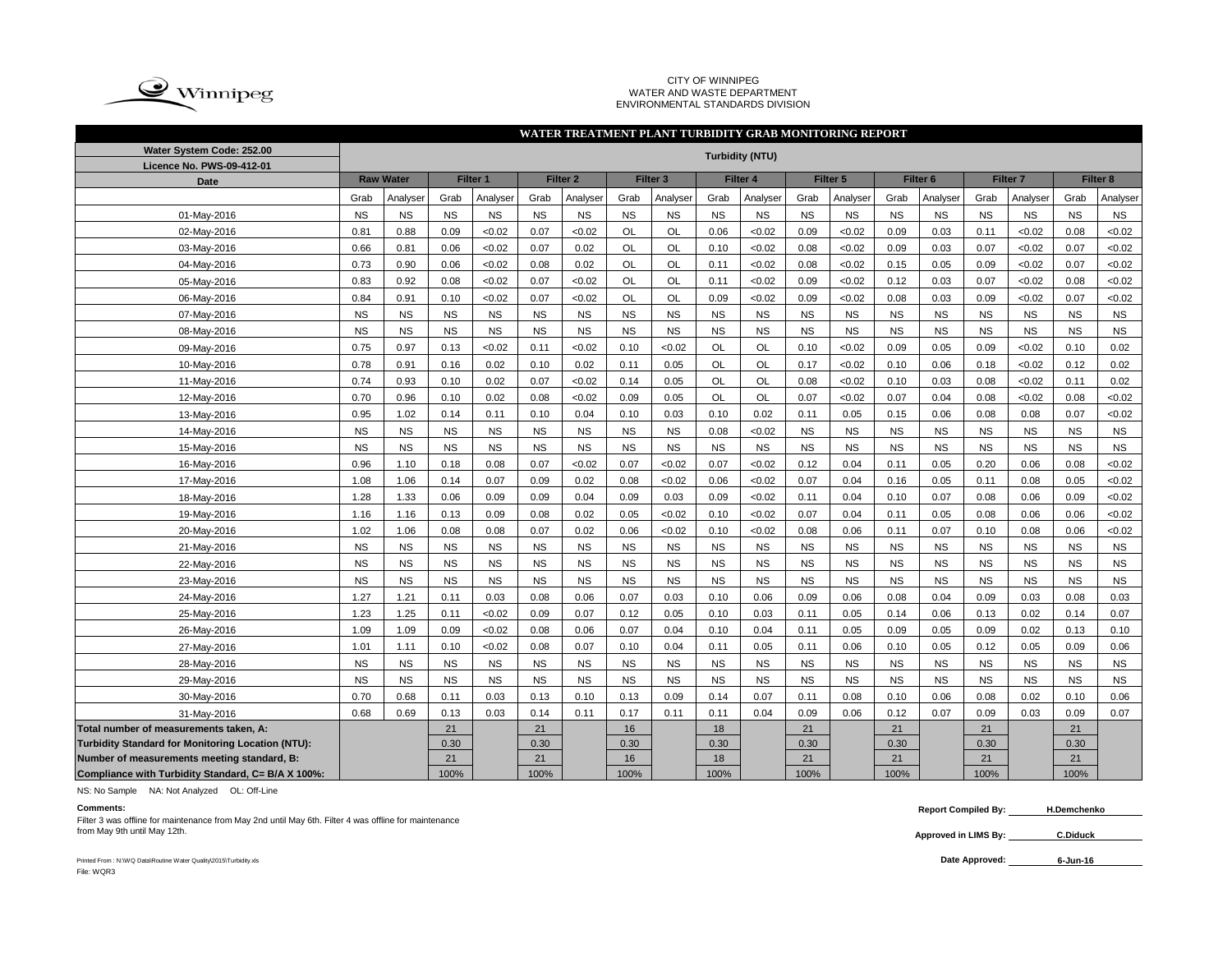

**City of Winnipeg**

Water and Waste Department Water Services

## Deacon Booster Pumping Station WATER TREATMENT PLANT FREE CHLORINE ON-LINE MONITORING REPORT

| Water System Code:     |
|------------------------|
| Licence Number:        |
| <b>Report Created:</b> |

Water System Code: **252.00** Licence Number: **PWS-09-412 01**

01 June 2016 **Report Period: May 2016** 

|                                             |         | <b>BRANCH1</b><br>[mg/L] | <b>BRANCH2</b><br>[mg/L] |         |
|---------------------------------------------|---------|--------------------------|--------------------------|---------|
| Date                                        | Average | Minimum                  | Average                  | Minimum |
| 1/05/2016                                   | 1.00    | 0.89                     | 1.04                     | 0.96    |
| 2/05/2016                                   | 1.01    | 0.91                     | 1.06                     | 0.95    |
| 3/05/2016                                   | 1.02    | 0.94                     | 1.02                     | 0.83    |
| 4/05/2016                                   | 1.01    | 0.75                     | 0.96                     | 0.75    |
| 5/05/2016                                   | 0.96    | 0.86                     | 0.91                     | 0.80    |
| 6/05/2016                                   | 0.95    | 0.88                     | 0.92                     | 0.89    |
| 7/05/2016                                   | 0.98    | 0.91                     | 0.90                     | 0.87    |
| 8/05/2016                                   | 0.96    | 0.90                     | 0.88                     | 0.83    |
| 9/05/2016                                   | 1.01    | 0.90                     | 0.92                     | 0.87    |
| 10/05/2016                                  | 1.03    | 0.95                     | 1.10                     | 0.90    |
| 11/05/2016                                  | 1.09    | 0.96                     | 1.17                     | 0.88    |
| 12/05/2016                                  | 1.01    | 0.88                     | 0.93                     | 0.87    |
| 13/05/2016                                  | 0.98    | 0.85                     | 1.04                     | 0.88    |
| 14/05/2016                                  | 1.06    | 0.84                     | 1.18                     | 1.00    |
| 15/05/2016                                  | 1.07    | 0.67                     | 1.13                     | 0.90    |
| 16/05/2016                                  | 1.07    | 1.00                     | 1.12                     | 0.94    |
| 17/05/2016                                  | 1.10    | 1.03                     | 1.19                     | 1.11    |
| 18/05/2016                                  | 1.62    | 1.08                     | 1.72                     | 1.17    |
| 19/05/2016                                  | 1.05    | 0.96                     | 1.01                     | 0.94    |
| 20/05/2016                                  | 1.06    | 0.96                     | 1.02                     | 0.86    |
| 21/05/2016                                  | 1.12    | 0.99                     | 1.06                     | 0.96    |
| 22/05/2016                                  | 1.03    | 0.96                     | 0.95                     | 0.88    |
| 23/05/2016                                  | 1.08    | 0.93                     | 1.00                     | 0.83    |
| 24/05/2016                                  | 1.11    | 0.85                     | 1.11                     | 0.77    |
| 25/05/2016                                  | 1.04    | 0.89                     | 1.03                     | 0.86    |
| 26/05/2016                                  | 1.13    | 0.96                     | 1.19                     | 1.08    |
| 27/05/2016                                  | 1.13    | 1.01                     | 1.05                     | 0.93    |
| 28/05/2016                                  | 1.07    | 1.01                     | 0.97                     | 0.91    |
| 29/05/2016                                  | 1.06    | 0.98                     | 1.01                     | 0.97    |
| 30/05/2016                                  | 1.03    | 0.96                     | 0.96                     | 0.89    |
| 31/05/2016                                  | 1.03    | 0.95                     | 0.93                     | 0.83    |
| Total Number of Measurements, A:            |         | 21601                    |                          | 21592   |
| Minimum Free Chlorine Standard:             |         | 0.50                     |                          | 0.50    |
| Number of Measurements Meeting Standard, B: |         | 21601                    |                          | 21592   |
| COMPLIANCE, $C = B/A \times 100\%$ :        |         | 100                      |                          | 100     |

File Path: N:\Water Treatment Branch\Administration\Reports\Regulatory Submissions\Chlorine\2016\05-May

Submitted By (Print): D.Merredew

Signature: Original signed by D.Merredew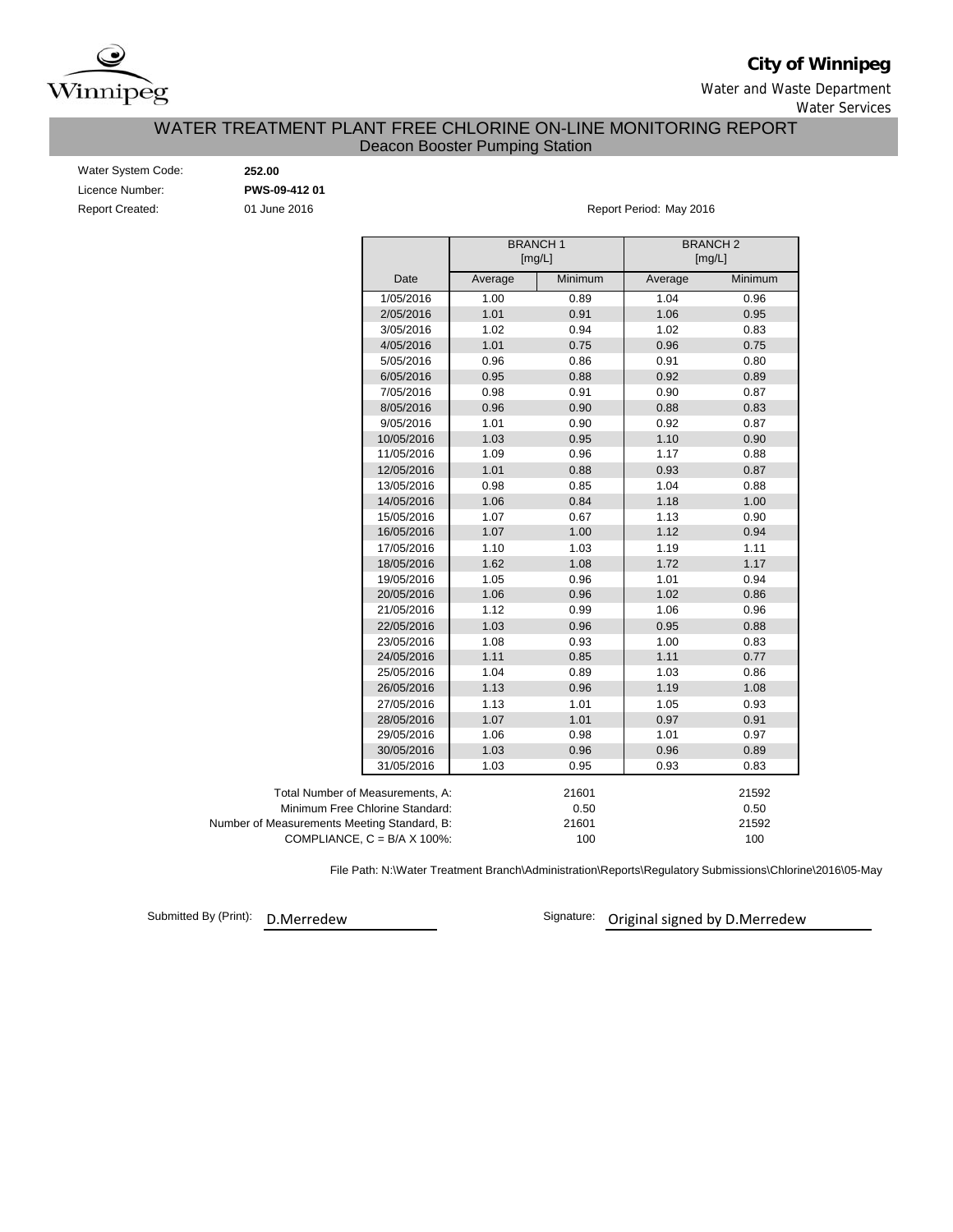

#### CITY OF WINNIPEG WATER AND WASTE DEPARTMENT ENVIRONMENTAL STANDARDS DIVISION

|                                                   | WATER TREATMENT PLANT CHLORINE GRAB MONITORING REPORT<br>Water System Code: 252.00<br>Deacon Booster Pumping Station Branch 1<br>Deacon Booster Pumping Station Branch 2 |                      |                                 |             |                      |                                 |  |  |  |  |  |  |  |  |
|---------------------------------------------------|--------------------------------------------------------------------------------------------------------------------------------------------------------------------------|----------------------|---------------------------------|-------------|----------------------|---------------------------------|--|--|--|--|--|--|--|--|
|                                                   |                                                                                                                                                                          |                      |                                 |             |                      |                                 |  |  |  |  |  |  |  |  |
| Licence No. PWS-09-412-01                         |                                                                                                                                                                          |                      |                                 |             |                      |                                 |  |  |  |  |  |  |  |  |
| <b>Date</b>                                       |                                                                                                                                                                          | Free Chlorine (mg/L) | <b>Total Chlorine</b><br>(mg/L) |             | Free Chlorine (mg/L) | <b>Total Chlorine</b><br>(mg/L) |  |  |  |  |  |  |  |  |
|                                                   | Analyser                                                                                                                                                                 | Grab                 | Grab                            | Analyser    | Grab                 | Grab                            |  |  |  |  |  |  |  |  |
| 01-May-2016                                       | <b>NS</b>                                                                                                                                                                | <b>NS</b>            | <b>NS</b>                       | <b>NS</b>   | <b>NS</b>            | <b>NS</b>                       |  |  |  |  |  |  |  |  |
| 02-May-2016                                       | 1.02                                                                                                                                                                     | 1.04                 | 1.18                            | 1.06        | 1.06                 | 1.22                            |  |  |  |  |  |  |  |  |
| 03-May-2016                                       | 1.04                                                                                                                                                                     | 1.01                 | 1.19                            | 1.03        | 1.06                 | 1.23                            |  |  |  |  |  |  |  |  |
| 04-May-2016                                       | 1.01                                                                                                                                                                     | 0.95                 | 1.15                            | 1.01        | 1.01                 | 1.16                            |  |  |  |  |  |  |  |  |
| 05-May-2016                                       | 0.97                                                                                                                                                                     | 0.96                 | 1.11                            | 0.96        | 0.99                 | 1.13                            |  |  |  |  |  |  |  |  |
| 06-May-2016                                       | 0.95                                                                                                                                                                     | 1.00                 | 1.15                            | 0.91        | 0.98                 | 1.12                            |  |  |  |  |  |  |  |  |
| 07-May-2016                                       | <b>NS</b>                                                                                                                                                                | <b>NS</b>            | <b>NS</b>                       | <b>NS</b>   | <b>NS</b>            | <b>NS</b>                       |  |  |  |  |  |  |  |  |
| 08-May-2016                                       | <b>NS</b>                                                                                                                                                                | <b>NS</b>            | $_{\rm NS}$                     | $_{\rm NS}$ | <b>NS</b>            | <b>NS</b>                       |  |  |  |  |  |  |  |  |
| 09-May-2016                                       | 1.04                                                                                                                                                                     | 1.06                 | 1.19                            | 0.94        | 0.94                 | 1.07                            |  |  |  |  |  |  |  |  |
| 10-May-2016                                       | 1.02                                                                                                                                                                     | 1.03                 | 1.21                            | 0.97        | 0.98                 | 1.11                            |  |  |  |  |  |  |  |  |
| 11-May-2016                                       | 1.04                                                                                                                                                                     | 1.05                 | 1.18                            | 1.28        | 1.18                 | 1.35                            |  |  |  |  |  |  |  |  |
| 12-May-2016                                       | 1.05                                                                                                                                                                     | 1.00                 | 1.17                            | 0.98        | 0.96                 | 1.12                            |  |  |  |  |  |  |  |  |
| 13-May-2016                                       | 0.91                                                                                                                                                                     | 0.97                 | 1.11                            | 0.91        | 0.94                 | 1.08                            |  |  |  |  |  |  |  |  |
| 14-May-2016                                       | <b>NS</b>                                                                                                                                                                | <b>NS</b>            | <b>NS</b>                       | <b>NS</b>   | <b>NS</b>            | <b>NS</b>                       |  |  |  |  |  |  |  |  |
| 15-May-2016                                       | <b>NS</b>                                                                                                                                                                | <b>NS</b>            | <b>NS</b>                       | <b>NS</b>   | <b>NS</b>            | <b>NS</b>                       |  |  |  |  |  |  |  |  |
| 16-May-2016                                       | 1.09                                                                                                                                                                     | 1.09                 | 1.23                            | 1.13        | 1.17                 | 1.30                            |  |  |  |  |  |  |  |  |
| 17-May-2016                                       | 1.13                                                                                                                                                                     | 1.21                 | 1.38                            | 1.22        | 1.22                 | 1.39                            |  |  |  |  |  |  |  |  |
| 18-May-2016                                       | 1.77                                                                                                                                                                     | 1.90                 | 2.09                            | 2.02        | 2.18                 | 2.50                            |  |  |  |  |  |  |  |  |
| 19-May-2016                                       | 1.14                                                                                                                                                                     | 1.15                 | 1.35                            | 0.98        | 1.02                 | 1.23                            |  |  |  |  |  |  |  |  |
| 20-May-2016                                       | 1.00                                                                                                                                                                     | 1.15                 | 1.25                            | 0.89        | 1.07                 | 1.18                            |  |  |  |  |  |  |  |  |
| 21-May-2016                                       | <b>NS</b>                                                                                                                                                                | <b>NS</b>            | $_{\rm NS}$                     | <b>NS</b>   | <b>NS</b>            | <b>NS</b>                       |  |  |  |  |  |  |  |  |
| 22-May-2016                                       | <b>NS</b>                                                                                                                                                                | <b>NS</b>            | <b>NS</b>                       | <b>NS</b>   | <b>NS</b>            | <b>NS</b>                       |  |  |  |  |  |  |  |  |
| 23-May-2016                                       | <b>NS</b>                                                                                                                                                                | <b>NS</b>            | <b>NS</b>                       | NS          | <b>NS</b>            | <b>NS</b>                       |  |  |  |  |  |  |  |  |
| 24-May-2016                                       | 1.10                                                                                                                                                                     | 1.17                 | 1.31                            | 1.10        | 1.18                 | 1.29                            |  |  |  |  |  |  |  |  |
| 25-May-2016                                       | 0.94                                                                                                                                                                     | 1.07                 | 1.20                            | 0.87        | 0.97                 | 1.11                            |  |  |  |  |  |  |  |  |
| 26-May-2016                                       | 1.13                                                                                                                                                                     | 1.17                 | 1.30                            | 1.17        | 1.20                 | 1.33                            |  |  |  |  |  |  |  |  |
| 27-May-2016                                       | 1.12                                                                                                                                                                     | 1.16                 | 1.34                            | 1.14        | 1.19                 | 1.32                            |  |  |  |  |  |  |  |  |
| 28-May-2016                                       | <b>NS</b>                                                                                                                                                                | <b>NS</b>            | <b>NS</b>                       | <b>NS</b>   | <b>NS</b>            | <b>NS</b>                       |  |  |  |  |  |  |  |  |
| 29-May-2016                                       | <b>NS</b>                                                                                                                                                                | <b>NS</b>            | <b>NS</b>                       | <b>NS</b>   | <b>NS</b>            | <b>NS</b>                       |  |  |  |  |  |  |  |  |
| 30-May-2016                                       | 1.01                                                                                                                                                                     | 1.06                 | 1.23                            | 0.97        | 1.03                 | 1.17                            |  |  |  |  |  |  |  |  |
| 31-May-2016                                       | 1.04                                                                                                                                                                     | 1.03                 | 1.20                            | 0.93        | 0.91                 | 1.12                            |  |  |  |  |  |  |  |  |
| Total number of measurements taken, A:            |                                                                                                                                                                          | 21                   |                                 |             | 21                   |                                 |  |  |  |  |  |  |  |  |
| Chlorine Standard for Monitoring Location (mg/L): |                                                                                                                                                                          | 0.50                 |                                 |             | 0.50                 |                                 |  |  |  |  |  |  |  |  |
| Number of measurements meeting standard, B:       |                                                                                                                                                                          | 21                   |                                 |             | 21                   |                                 |  |  |  |  |  |  |  |  |
| Compliance with Chlorine Standard, C= B/A X 100%: |                                                                                                                                                                          | 100%                 |                                 |             | 100%                 |                                 |  |  |  |  |  |  |  |  |

NS: No Sample NA: Not Analyzed OL: Off-Line

| <b>Comments:</b> | <b>Report Compiled By:</b> | . 1.Demchenko |
|------------------|----------------------------|---------------|
|                  |                            |               |

**Approved in LIMS By: C.Diduck**

**Printed From : N:\WQ Data\Routine Water Quality\2015\Chlorine.xls** File: WQR3

Date Approved: 6-Jun-16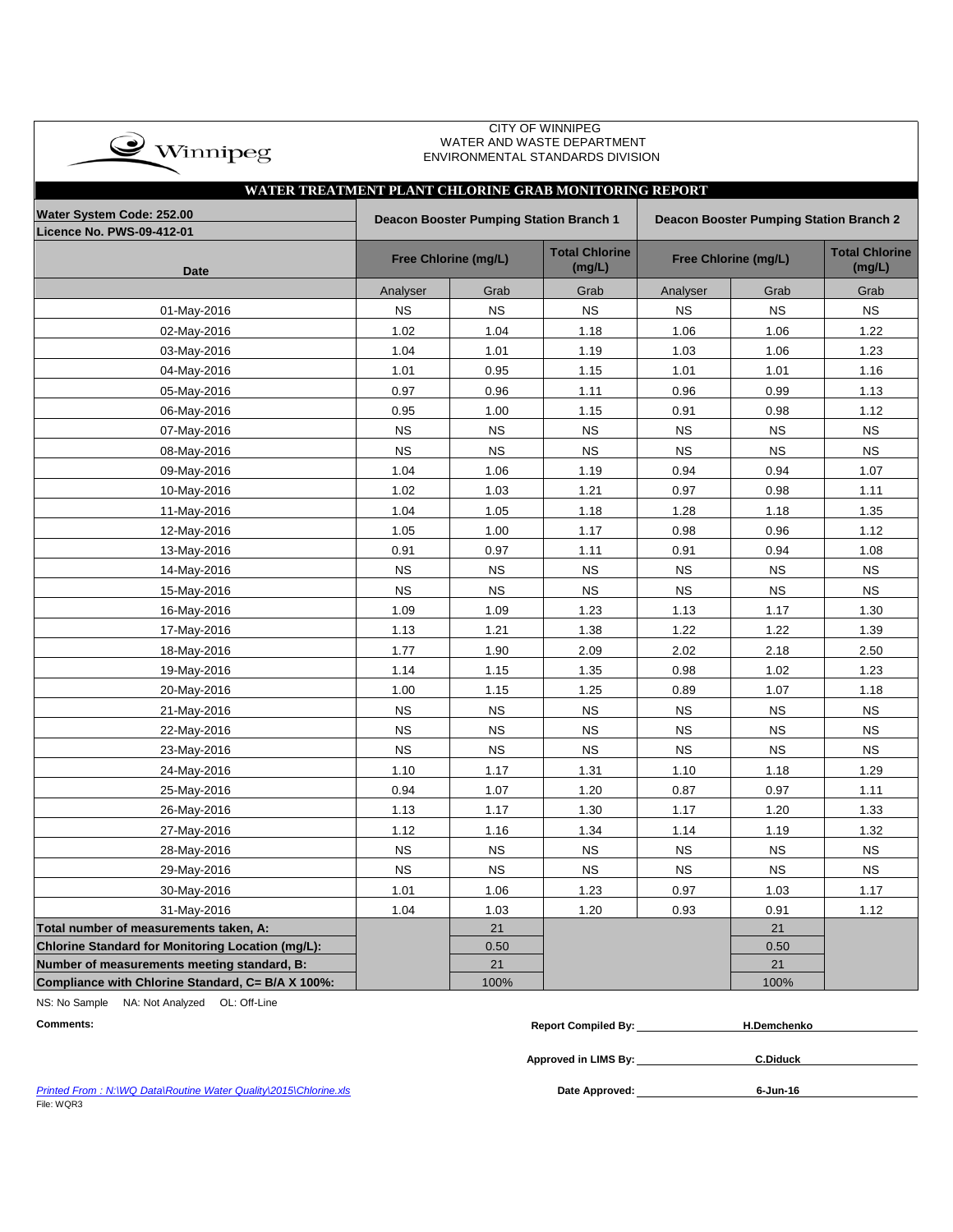

# **CITY OF WINNIPEG** WATER WATER WATER System Code: 252.00

WATER AND WASTE DEPARTMENT Licence Number: **PWS-09-412 01**

WATER TREATMENT PLANT UV REPORT WATER SERVICES

Report Period: **May 2016** Report Created: **Wednesday, June 01, 2016**

|           | <b>Transmittance</b> |           | <b>UVR-D100A</b> |                |        |           | <b>UVR-D200A</b>  |         |         |           | <b>UVR-D300A</b> |        |                |           | <b>UVR-D400A</b>  |        |        |           | <b>UVR-D500A</b>  |         |         |           | UVR-D600A         |        |        |           | % Volume          |                 |         |                   |
|-----------|----------------------|-----------|------------------|----------------|--------|-----------|-------------------|---------|---------|-----------|------------------|--------|----------------|-----------|-------------------|--------|--------|-----------|-------------------|---------|---------|-----------|-------------------|--------|--------|-----------|-------------------|-----------------|---------|-------------------|
| Date      | %                    |           | Water Volume IML |                |        |           | Water Volume [ML] |         |         |           | Water Volume IML |        |                |           | Water Volume [ML] |        |        |           | Water Volume [ML] |         |         |           | Water Volume [ML] |        |        |           | Water Volume [ML] |                 |         | <b>Treated To</b> |
|           |                      | Untreated | Below            | To             | Total  | Untreated | Below             | To      | Total   | Untreated | Below            | To     | Total          | Untreated | Below             | To     | Total  | Untreated | Below             | To      | Total   | Untreated | Below             | To     | Total  | Untreated | Below             | To              | Total   | Dose              |
| 1/05/201  | 97.77                | 0.00      | 0.00             | 0.00           | 0.00   | 0.00      | 0.05              | 78.22   | 78.2    | 0.00      | 0.00             | 0.00   | 0.01           | 0.00      | 0.00              | 44.75  | 44.7   | 0.00      | 0.00              | 71.01   | 71.0    | 0.00      | 0.00              | 0.00   | 0.00   | 0.00      | 0.05              | 193.98          | 194.04  | 99.97             |
| 2/05/201  | 97.82                | 0.00      | 0.00             | 0.00           | 0.00   | 0.00      | 0.17              | 80.12   | 80.2    | 0.00      | 0.00             | 0.00   | 0.00           | 0.00      | 0.00              | 45.84  | 45.8   | 0.00      | 0.00              | 73.12   | 73.1    | 0.00      | 0.00              | 0.00   | 0.00   | 0.00      | 0.17              | 199.08          | 199.24  | 99.92             |
| 3/05/201  | 97.84                | 0.00      | 0.00             | 0.00           | 0.00   | 0.00      | 0.06              | 83.42   | 83.48   | 0.00      | 0.00             | 0.00   | 0.00           | 0.00      | 0.00              | 48.40  | 48.4   | 0.00      | 0.00              | 74.74   | 74.7    | 0.00      | 0.58              | 1.14   | 1.7    | 0.00      | 0.64              | 207.70          | 208.34  | 99.69             |
| 4/05/201  | 97.90                | 0.00      | 0.34             | 0.01           | 0.35   | 0.00      | 0.05              | 80.88   | 80.93   | 0.00      | 0.12             | 0.02   | 0.14           | 0.00      | 0.00              | 53.64  | 53.64  | 0.02      | 0.02              | 49.96   | 50.0    | 0.00      | 0.00              | 27.02  | 27.0   | 0.02      | 0.53              | 211.53          | 212.08  | 99.74             |
| 5/05/201  | 97.93                | 0.00      | 0.00             | 11.04          | 11.04  | 0.00      | 0.00              | 75.36   | 75.36   | 0.00      | 0.00             | 0.13   | 0.1            | 0.00      | 0.48              | 54.29  | 54.7   | 0.17      | 0.17              | 31.21   | 31.54   | 0.00      | 0.00              | 41.64  | 41.64  | 0.17      | 0.65              | 213.66          | 214.48  | 99.62             |
| 6/05/201  | 97.95                | 0.00      | 0.00             | 56.16          | 56.1   | 0.00      | 0.00              | 68.90   | 68.90   | 0.00      | 0.00             | 0.00   | 0.00           | 0.00      | 0.00              | 0.00   | 0.00   | 0.00      | 0.00              | 0.00    | 0.00    | 0.00      | 0.00              | 88.06  | 88.06  | 0.00      | 0.00              | 213.12          | 213.12  | 100.00            |
| 7/05/201  | 98.23                | 0.00      | 0.00             | 56.37          | 56.3   | 0.00      | 0.00              | 69.16   | 69.1    | 0.00      | 0.00             | 0.00   | 0.00           | 0.00      | 0.00              | 0.00   | 0.00   | 0.00      | 0.00              | 0.00    | 0.00    | 0.00      | 0.00              | 87.65  | 87.65  | 0.00      | 0.00              | 213.18          | 213.18  | 100.00            |
| 8/05/201  | 98.27                | 0.00      | 0.00             | 56.43          | 56.4   | 0.00      | 0.00              | 69.23   | 69.2    | 0.00      | 0.00             | 0.00   | 0.00           | 0.00      | 0.00              | 0.00   | 0.00   | 0.00      | 0.00              | 0.00    | 0.00    | 0.00      | 0.00              | 87.65  | 87.6   | 0.00      | 0.00              | 213.32          | 213.32  | 100.00            |
| 9/05/201  | 98.21                | 0.00      | 0.00             | 54.98          | 54.98  | 0.00      | 0.00              | 67.50   | 67.5    | 0.00      | 0.00             | 0.00   | 0.00           | 0.00      | 0.00              | 0.00   | 0.00   | 0.00      | 0.00              | 0.00    | 0.00    | 0.00      | 0.00              | 84.85  | 84.8   | 0.00      | 0.00              | 207.34          | 207.34  | 100.00            |
| 10/05/201 | 98.13                | 0.00      | 0.00             | 53.57          | 53.5   | 0.00      | 0.00              | 65.90   | 65.90   | 0.00      | 0.00             | 0.00   | 0.00           | 0.00      | 0.04              | 0.00   | 0.04   | 0.00      | 0.00              | 45.96   | 45.9    | 0.00      | 0.00              | 38.02  | 38.0   | 0.00      | 0.04              | 203.45          | 203.50  | 99.98             |
| 11/05/201 | 98.29                | 0.00      | 0.00             | 52.6           | 52.6   | 0.00      | 0.00              | 64.83   | 64.83   | 0.00      | 0.00             | 0.00   | 0.01           | 0.00      | 0.00              | 0.00   | 0.00   | 0.00      | 0.00              | 49.89   | 49.8    | 0.00      | 0.00              | 33.64  | 33.6   | 0.00      | 0.00              | 200.97          | 200.97  | 100.00            |
| 12/05/201 | 98.26                | 0.00      | 0.00             | 49.88          | 49.8   | 0.00      | 0.04              | 61.98   | 62.0    | 0.00      | 0.00             | 0.00   | 0.01           | 0.00      | 0.00              | 0.00   | 0.00   | 0.00      | 0.00              | 4.44    | 4.44    | 0.00      | 0.03              | 76.77  | 76.8   | 0.00      | 0.07              | 193.07          | 193.1   | 99.96             |
| 13/05/201 | 98.33                | 0.00      | 0.00             | 20.04          | 20.0   | 0.00      | 0.09              | 61.64   | 61.7    | 0.00      | 0.00             | 36.92  | 36.9           | 0.00      | 0.00              | 5.64   | 5.64   | 0.00      | 0.00              | 33.05   | 33.0    | 0.04      | 0.04              | 32.52  | 32.5   | 0.04      | 0.12              | $189.8^{\circ}$ | 189.97  | 99.92             |
| 14/05/201 | 99.06                | 0.00      | 0.00             | 0.00           | 0.0(   | 0.00      | 0.04              | 60.05   | 60.0    | 0.00      | 0.00             | 64.18  | 64.1           | 0.00      | 0.00              | 0.00   | 0.00   | 0.00      | 0.00              | 61.61   | 61.6    | 0.00      | 0.00              | 0.00   | 0.0    | 0.00      | 0.04              | 185.84          | 185.88  | 99.98             |
| 15/05/201 | 99.16                | 0.00      | 0.00             | 0.00           | 0.00   | 0.00      | 0.04              | 57.68   | 57.7    | 0.00      | 0.00             | 61.12  | 61.1           | 0.00      | 0.00              | 0.00   | 0.00   | 0.00      | 0.00              | 58.64   | 58.6    | 0.00      | 0.00              | 0.00   | 0.00   | 0.00      | 0.04              | 177.45          | 177.49  | 99.98             |
| 16/05/201 | 97.99                | 0.00      | 0.00             | 0.00           | 0.00   | 0.00      | 0.00              | 63.51   | 63.5    | 0.00      | 0.00             | 67.78  | 67.7           | 0.00      | 0.00              | 0.00   | 0.00   | 0.00      | 0.00              | 65.23   | 65.2    | 0.00      | 0.00              | 0.32   | 0.32   | 0.00      | 0.00              | 196.85          | 196.85  | 100.00            |
| 17/05/201 | 96.43                | 0.00      | 0.00             | 0.00           | 0.00   | 0.00      | 0.00              | 68.01   | 68.0    | 0.00      | 0.00             | 73.21  | $73.2^{\circ}$ | 0.00      | 0.00              | 0.00   | 0.00   | 0.00      | 0.00              | 69.7    | 69.7    | 0.00      | 0.00              | 0.00   | 0.00   | 0.00      | 0.00              | 210.93          | 210.93  | 100.00            |
| 18/05/201 | 95.32                | 0.00      | 0.00             | 0.00           | 0.00   | 0.00      | 0.00              | 58.32   | 58.3    | 0.00      | 0.00             | 28.56  | 28.56          | 0.00      | 0.00              | 21.19  | 21.1   | 0.00      | 0.00              | 51.61   | 51.6    | 0.00      | 0.00              | 0.00   | 0.00   | 0.00      | 0.00              | 159.68          | 159.68  | 100.00            |
| 19/05/201 | 96.45                | 0.00      | 0.19             | 14.83          | 15.02  | 0.00      | 0.06              | 70.32   | 70.38   | 0.00      | 0.00             | 35.33  | 35.3           | 0.00      | 0.00              | 34.29  | 34.29  | 0.00      | 0.00              | 70.10   | 70.1    | 0.00      | 0.00              | 0.00   | 0.00   | 0.00      | 0.25              | 224.87          | 225.12  | 99.89             |
| 20/05/201 | 96.31                | 0.00      | 0.00             | 44.12          | 44.1   | 0.00      | 0.00              | 41.01   | 41.0    | 0.00      | 0.00             | 67.97  | 67.9           | 0.00      | 0.00              | 0.33   | 0.33   | 0.04      | 0.04              | 60.63   | 60.72   | 0.00      | 0.00              | 15.49  | 15.49  | 0.04      | 0.04              | 229.55          | 229.63  | 99.96             |
| 21/05/201 | 96.35                | 0.00      | 0.00             | 85.00          | 85.00  | 0.00      | 0.00              | 0.00    | 0.00    | 0.00      | 0.00             | 63.73  | 63.7           | 0.00      | 0.00              | 0.00   | 0.00   | 0.00      | 0.00              | 77.79   | 77.7    | 0.00      | 0.00              | 0.00   | 0.00   | 0.00      | 0.00              | 226.52          | 226.52  | 100.00            |
| 22/05/201 | 96.04                | 0.00      | 0.00             | 85.00          | 85.0   | 0.00      | 0.00              | 0.00    | 0.00    | 0.00      | 0.00             | 62.51  | 62.5           | 0.00      | 0.00              | 0.00   | 0.00   | 0.00      | 0.00              | 76.43   | 76.43   | 0.00      | 0.00              | 0.00   | 0.00   | 0.00      | 0.00              | 223.94          | 223.94  | 100.00            |
| 23/05/201 | 95.94                | 0.00      | 0.00             | $80.2^{\circ}$ | 80.2   | 0.00      | 0.00              | 0.00    | 0.00    | 0.00      | 0.00             | 54.34  | 54.3           | 0.00      | 0.00              | 0.00   | 0.00   | 0.00      | 0.00              | 69.15   | 69.1    | 0.00      | 0.00              | 0.00   | 0.00   | 0.00      | 0.00              | 203.70          | 203.70  | 100.00            |
| 24/05/201 | 95.83                | 0.00      | 0.42             | 48.30          | 48.7   | 0.00      | 0.00              | 13.27   | 13.2    | 0.00      | 0.00             | 40.30  | 40.3           | 0.00      | 0.00              | 0.00   | 0.00   | 0.00      | 0.00              | 41.42   | 41.4    | 0.00      | 0.00              | 11.93  | 11.93  | 0.00      | 0.42              | 155.21          | 155.63  | 99.73             |
| 25/05/201 | 95.68                | 0.00      | 0.00             | 8.06           | 8.0    | 0.00      | 0.00              | 73.84   | 73.84   | 0.00      | 0.00             | 23.94  | 23.9           | 0.00      | 0.00              | 23.30  | 23.30  | 0.01      | 0.01              | 28.26   | 28.2    | 0.00      | 0.00              | 49.74  | 49.7   | 0.01      | 0.01              | 207.15          | 207.17  | 99.99             |
| 26/05/201 | 95.96                | 0.00      | 0.00             | 0.00           | 0.00   | 0.00      | 0.12              | 84.18   | 84.30   | 0.00      | 0.00             | 1.89   | 1.89           | 0.00      | 0.00              | 50.06  | 50.0   | 0.25      | 0.25              | 74.56   | 75.05   | 0.00      | 0.00              | 0.00   | 0.00   | 0.25      | 0.36              | 210.69          | 211.30  | 99.71             |
| 27/05/201 | 95.92                | 0.00      | 0.00             | 0.13           | 0.13   | 0.00      | 0.10              | 74.66   | 74.7    | 0.00      | 0.00             | 14.68  | 14.68          | 0.00      | 0.00              | 71.05  | 71.0   | 0.00      | 0.00              | 4.10    | 4.1(    | 0.00      | 0.00              | 41.79  | 41.7   | 0.00      | 0.10              | 206.40          | 206.50  | 99.95             |
| 28/05/201 | 95.15                | 0.00      | 0.00             | 0.00           | 0.00   | 0.00      | 0.19              | 66.98   | 67.1    | 0.00      | 0.00             | 0.00   | 0.00           | 0.00      | 0.00              | 63.41  | 63.4   | 0.00      | 0.00              | 0.00    | 0.00    | 0.00      | 0.00              | 63.96  | 63.96  | 0.00      | 0.19              | 194.35          | 194.53  | 99.90             |
| 29/05/201 | 94.57                | 0.00      | 0.00             | 0.00           | 0.00   | 0.00      | 0.00              | 65.75   | 65.7    | 0.00      | 0.00             | 0.00   | 0.00           | 0.00      | 0.00              | 62.40  | 62.4   | 0.00      | 0.00              | 0.00    | 0.00    | 0.00      | 0.00              | 61.28  | 61.2   | 0.00      | 0.00              | 189.43          | 189.43  | 100.00            |
| 30/05/201 | 94.39                | 0.00      | 0.00             | 0.00           | 0.00   | 0.00      | 0.00              | 66.48   | 66.4    | 0.00      | 0.00             | 0.00   | 0.00           | 0.00      | 0.00              | 62.60  | 62.6   | 0.00      | 0.00              | 0.00    | 0.00    | 0.00      | 0.00              | 63.49  | 63.4   | 0.00      | 0.00              | 192.57          | 192.57  | 100.00            |
| 31/05/201 | 94.33                | 0.00      | 0.00             | 0.00           | 0.00   | 0.00      | 0.05              | 66.70   | 66.7    | 0.00      | 0.00             | 0.00   | 0.01           | 0.00      | 0.00              | 62.58  | 62.58  | 0.00      | 0.00              | 0.00    | 0.00    | 0.00      | 0.00              | 64.66  | 64.6   | 0.00      | 0.05              | 193.94          | 193.98  | 99.98             |
|           |                      | 0.00      | 0.95             | 776.74         | 777.69 | 0.01      | 1.04              | 1857.90 | 1858.95 | 0.00      | 0.12             | 696.60 | 696.72         | 0.00      | 0.53              | 703.75 | 704.28 | 0.49      | 0.49              | 1242.62 | 1243.60 | 0.04      | 0.66              | 971.64 | 972.34 | 0.54      | 3.78              | 6249.25         | 6253.57 |                   |

**Water Volume [%]:**

99.93 % To Dose Below Dose Untreated:

0.01 % 0.06 %

Submitted By (Print): <u>D.Merredew</u> **Communication Communication Communication Communication Communication Communication Communication Communication Communication Communication Communication Communication Communication Comm**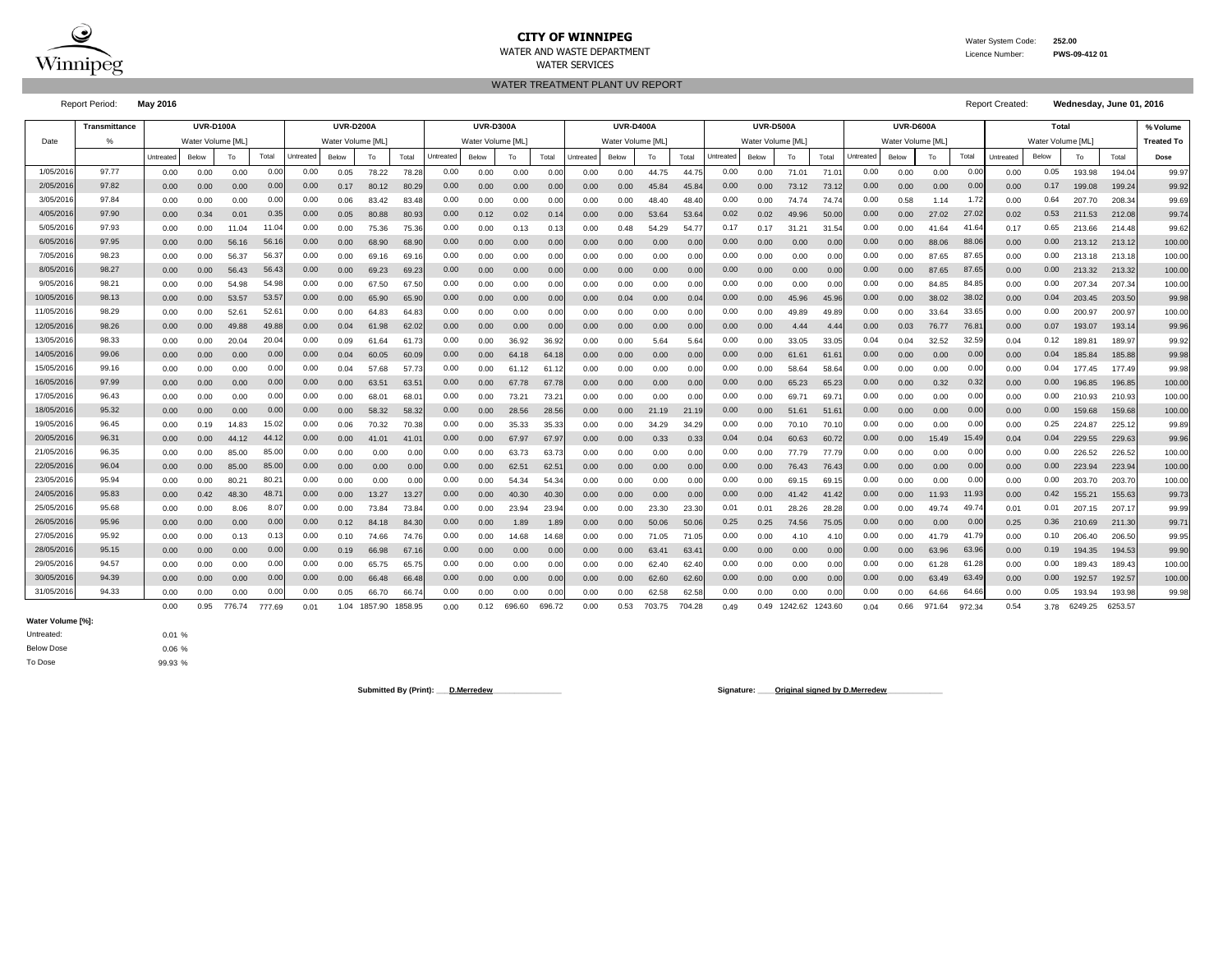

Water and Waste Department • Service des eaux et des déchets

Monday, June 6, 2016 **Our Incident/Report No: 01-2016**  LIMS Reference No: **46235**

Ms. Melanie Betsill Incident Date: **May 25, 2016**  Drinking Water Officer Manitoba Sustainable Development, Office of Drinking Water 1007 Century Street Winnipeg MB R3H 0W4

# **RE: CORRECTIVE ACTION REPORT**

| <b>WATER SYSTEM, CODE</b><br><b>LOCATION OF NON-COMPLIANT INCIDENT</b><br><b>INCIDENT REPORTED BY</b><br><b>TYPE OF NON-COMPLIANT INCIDENT</b> | Winnipeg Public Water System, 252.00<br><b>Winnipeg 3-Dist SE05</b><br>Courtney Diduck, Analytical Services Branch Head<br>Low positive Total Coliform (<10 per100mL), 3 MR 41/2007                                                 |
|------------------------------------------------------------------------------------------------------------------------------------------------|-------------------------------------------------------------------------------------------------------------------------------------------------------------------------------------------------------------------------------------|
| <b>DESCRIPTION OF CORRECTIVE ACTIONS</b>                                                                                                       | <b>Environmental Standards:</b><br>AS SOON AS POSSIBLE: Re-sampled original location until two<br>consecutive negative results were reported. Also tested for<br>turbidity, free/total chlorine, temperature and contacted the ODW. |
| <b>TEST RESULTS</b>                                                                                                                            | See Attached                                                                                                                                                                                                                        |

NOTES/COMMENTS:

1. UP/DOWN STREAM testing performed when EC is >0 /100mL, TC is >10 /100mL or when resample/consecutive sample is positive for EC or TC or as directed by the Manager of Environmental Standards Division and/or the Office of Drinking Water

#### **EMERGENCY REPORTING IS REQUIRED WHERE A POTENTIAL HEALTH RISK IS INVOLVED. FOLLOW THE INSTRUCTIONS OF YOUR DRINKING WATER OFFICER ON SITUATIONS REQUIRING IMMEDIATE REPORTING**

N:\Environmental Standards\Analytical Services\Government Agencies\Office of Drinking Water\Corrective Action Reports